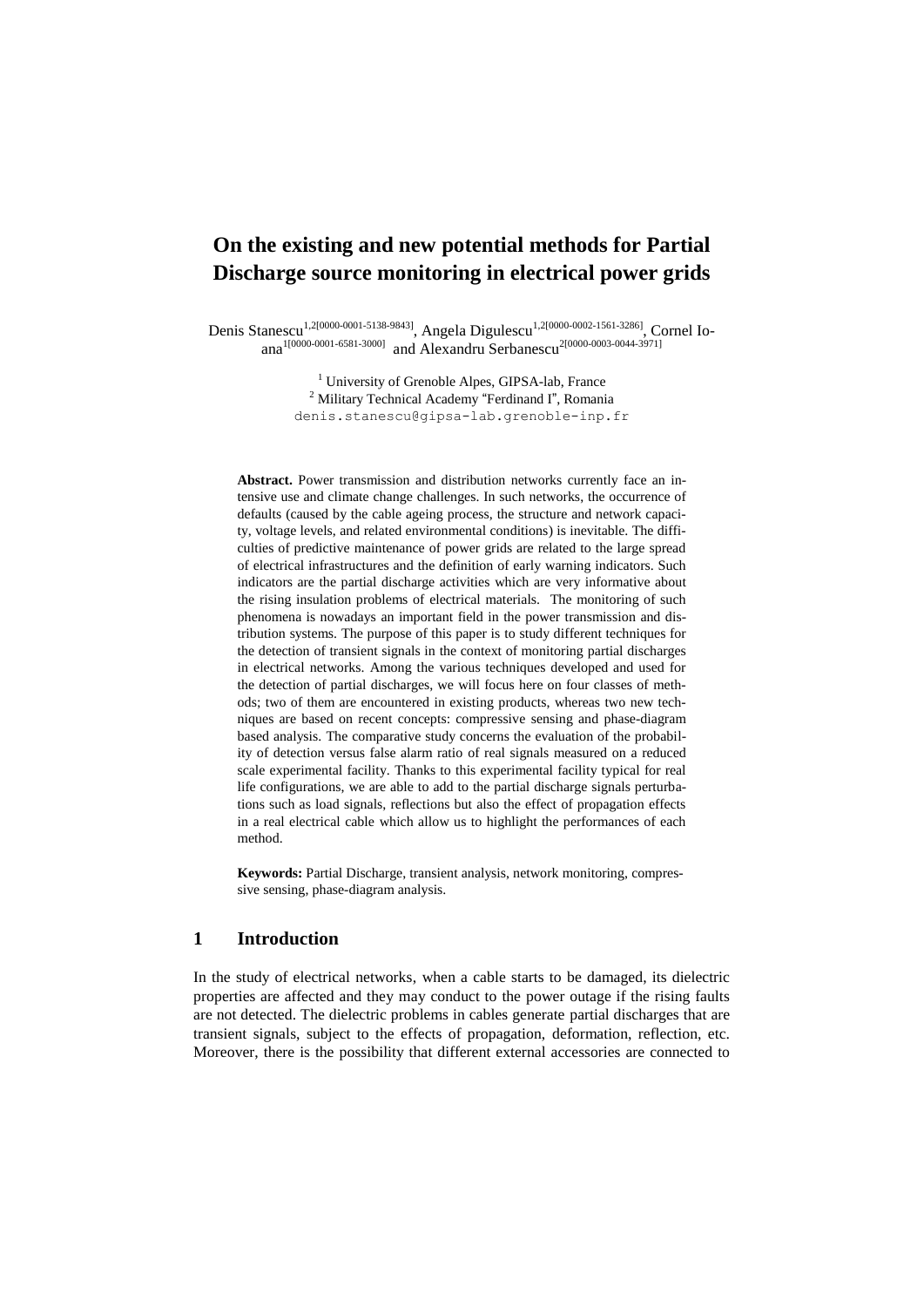the network. These loads generate a unique signal that does not produce reflected or distorted additional versions of its own, but since it is usually much closer to the sensor than the partial discharges sources, their magnitude is much higher than the one of the partial discharges. This complicates the process of network monitoring, in order to accurately detect the partial discharge source leading to the appearance of false alarms or a large number of detected signals [1]. In this context, the aim of this paper is to study comparatively the state-of-the art detection techniques as well as the new techniques, recently proposed. Section 2 presents the methods used in this paper for the detection of partial discharges, four classes of methods being considered. Section 3 contains the results obtained by applying each method and a comparison of the effects of their use and section 4 presents the conclusions and perspectives of this work.

# **2 Theoretical aspects**

#### **2.1 Spectrogram**

The Short Time Fourier Transform (STFT), the oldest and also the most used timefrequency analysis method, was introduced to be able to measure the frequency variations of a signal by calculating the Fourier transform of a window of the analyzed signal, the window moving along the time axis according to eq. 1, where  $s(t)$  is the signal to be analyzed,  $g(t)$  is the limited window signal centered in *u*.

$$
S(u,f) = \int_{-\infty}^{\infty} s(t) g^*(t-u) e^{-j2\pi ft} dt
$$
 (1)

Using this transform, the energy density of the signal is defined, namely the spectrogram, as in the eq. 2, which measures the energy of the signal in a time-frequency cell.

$$
P_{S}(u,f) = |S(u,f)|^{2} = \left|\int_{-\infty}^{\infty} s(t) g^{*}(t-u) e^{-j2\pi t} dt\right|^{2}
$$
 (2)

Time-frequency resolution is an important parameter of this method and is influenced by the analysis window, whose length should be small enough so that the window signal is stationary over the considered interval and large enough for the Fourier transform to provide reasonable frequency information. The STFT has been naturally used for the detection of partial discharge activities as shown in [2] and [3].

From the STFT representation the Detection Curve (DC) is computed as the marginal in time with the following equation:

$$
DC(u) = \left\{ \sum_{f} P_s(u, f) \ge \alpha \right\}
$$
 (3)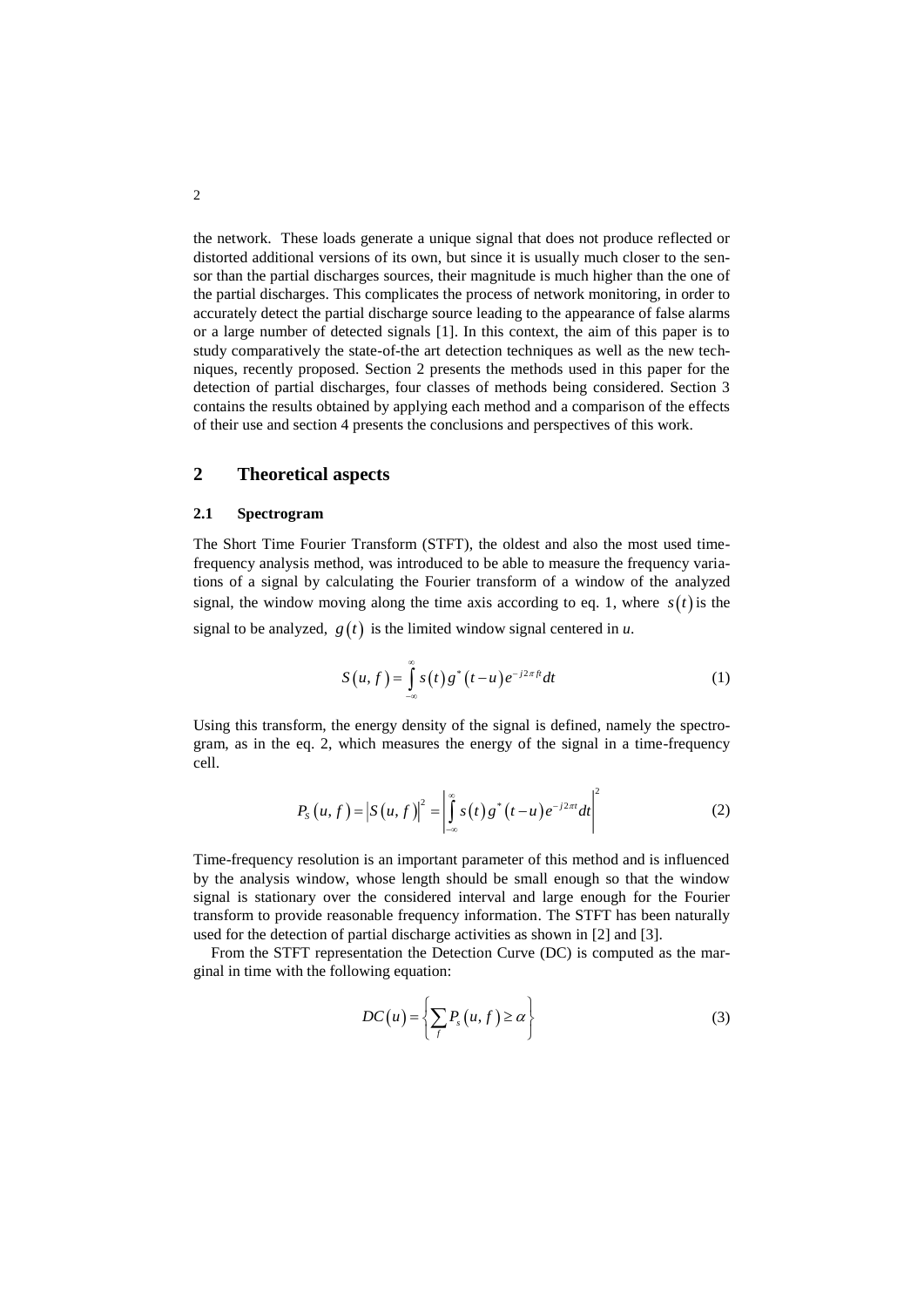The detection of PD activity corresponds to the time moment for which the frequency signature of the partial discharge is higher than an imposed threshold  $\alpha$ , this being the basis of which the detection curves are built.

### **2.2 Wavelet Transform**

The Wavelet transform is a linear transformation used to decompose a signal  $s(t)$ into an orthonormal basis consisting of a family of functions  $\psi(t)$  called wavelets, where *m* is the scaling factor, *n* is the time shift factor and  $\psi_0$  the generator wavelet [4].

$$
\psi(t) = \frac{1}{\sqrt{m}} \psi_0\left(\frac{t-n}{m}\right) \tag{4}
$$

The central idea is based on the proposal of an orthonormal base elaborated from a generating wavelet, of average zero and its dilated and delayed variants in order to assure the decomposition of the analyzed signal using eq. 5:

$$
W_{\psi}(n,m) = \int_{-\infty}^{\infty} s(t) \psi^*(t) dt
$$
 (5)

As a result of this design, a two-dimensional function is obtained, namely the scalogram, which reproduces the signal energy distribution for the scale *m* and the position in time *n* [4]. To compute the detection curve, eq. 6 is used:

$$
DC(n) = \left\{ \sum_{m} W_{\psi}(n, m) \ge \alpha \right\}
$$
 (6)

which captures the appearance of the signal of interest for which its energy distribution exceeds a certain threshold  $\alpha$ .

### **2.3 Compressive sensing**

The background of compressive sensing, which is a recent topic in nowadays signal processing research field, is based on the possibility of obtaining a signal from its incomplete version, affected by problems such as the loss of a number of samples from it.

Starting from a signal  $s[n]$  that exhibits sparsity in an  $N \times 1$  orthonormal basis  $\psi = {\psi_1, \psi_2, ..., \psi_N}$ , it is possible to represent it using its sparse transform domain *N* × 1 vector  $x = \{x_1, x_2, ..., x_N\}$  using the matrix notation from eq.7 [5].

$$
\mathbf{s} = \mathbf{\Psi} \cdot \mathbf{x} \tag{7}
$$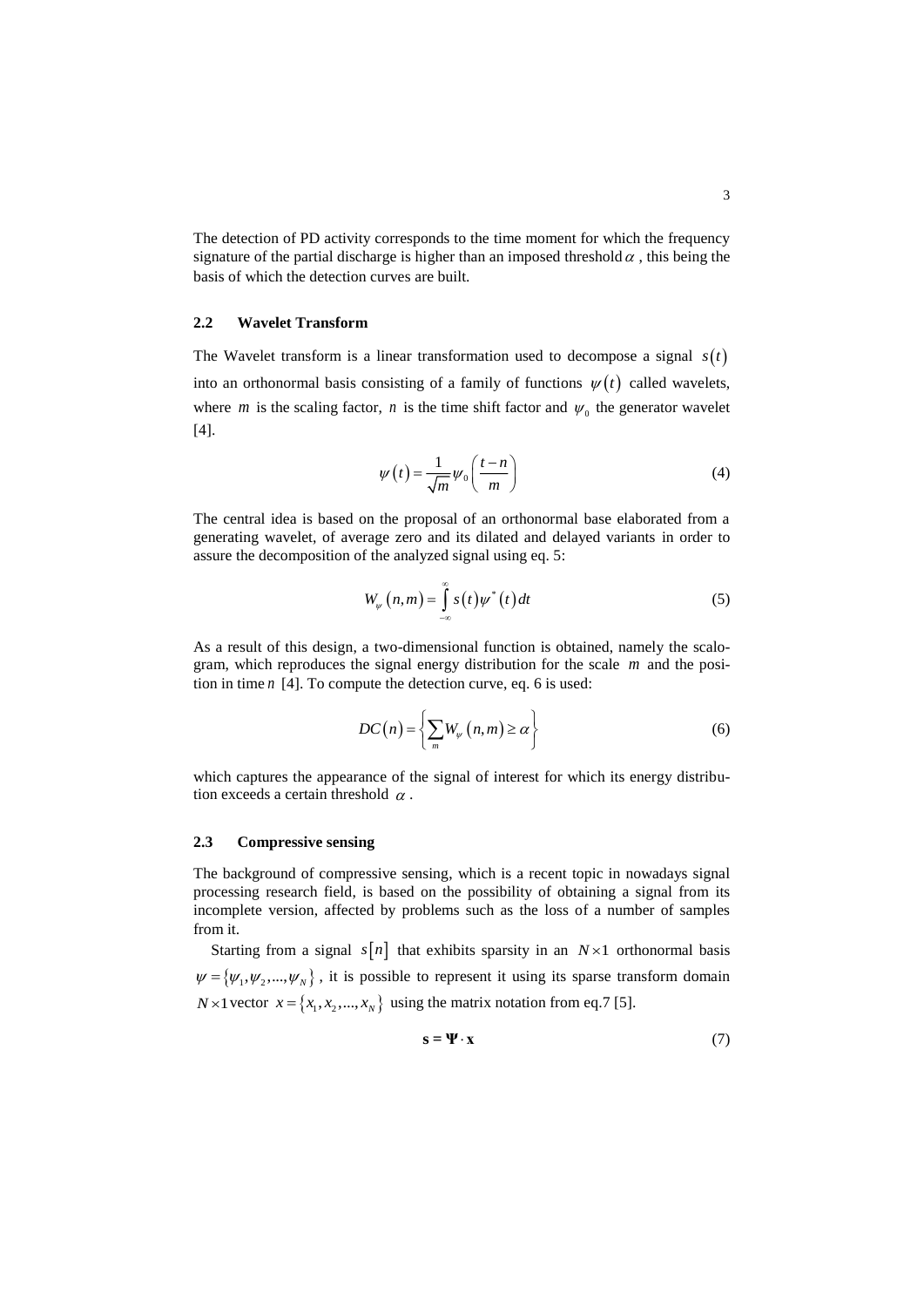Using the compressive sensing approach, it is possible to reduce the sampling rate of the sparse signal, with the help of a reduced signal  $y[m]$  of length *M*, where  $M < N$ . To model the reduced signal, the matrix notation from eq.8 is used:

$$
y = A \cdot x \tag{8}
$$

where A is the measurement matrix through which projections of the signal onto vectors of the matrix were achieved. The Eq. 9 gives us the sparse transform domain representation unfolded:

$$
\begin{bmatrix}\ny[0] \\
y[1] \\
\vdots \\
y[M-1]\n\end{bmatrix} =\n\begin{bmatrix}\n\alpha_0[0] & \alpha_1[0] & \cdots & \alpha_{N-1}[0] \\
\alpha_0[1] & \alpha_1[1] & \cdots & \alpha_{N-1}[1] \\
\vdots & \vdots & \ddots & \vdots \\
\alpha_0[M-1] & \alpha_1[M-1] & \cdots & \alpha_{N-1}[M-1]\n\end{bmatrix}\n\begin{bmatrix}\nx[0] \\
x[1] \\
\vdots \\
x[N-1]\n\end{bmatrix}
$$
\n(9)

where  $\alpha_k[m]$  are the coefficients of the measurement matrix. If the number of the nonzero coefficients of the vector $x$ , denoted by K, is much smaller than the total number of samples  $N$ , the vector  $\bf{x}$  is considered to be sparse [6].

$$
x[k] = 0, \ k \neq \{k_1, k_2, \dots, k_K\}, \ K < N \tag{10}
$$

The signal reconstruction problem is based on the reconstruction of vector **x** from the eq. 8. For this, assuming the known position of the zero coefficients, if we eliminate the columns corresponding to them from the measurement matrix **A** , the system from eq. 8 becomes:

$$
\mathbf{y} = \mathbf{A}_K \cdot \mathbf{x}_K \tag{11}
$$

with  $\mathbf{A}_k$  a  $M \times K$  matrix specific to the nonzero coefficients. From the minimization of the difference between the reduced signal and the reconstructed values  $\mathbf{x}_k$ :

$$
e^{2} = ||y - A_{K}x_{K}||^{2} = (y - A_{K}x_{K})^{H} (y - A_{K}x_{K})
$$
\n(12)

where *H* denotes the Hermitian transpose conjugate, we obtain the solution of the system, which means the reconstructed signal according to eq.13.

$$
x_K = \left(A_K^H A_K\right)^{-1} A_K^H y \tag{13}
$$

In this paper, we assumed that the signal is sparse in the STFT. More details on this method can be found in [6] and [7]. For the detection part, the considerations discussed in section 2.1 were used: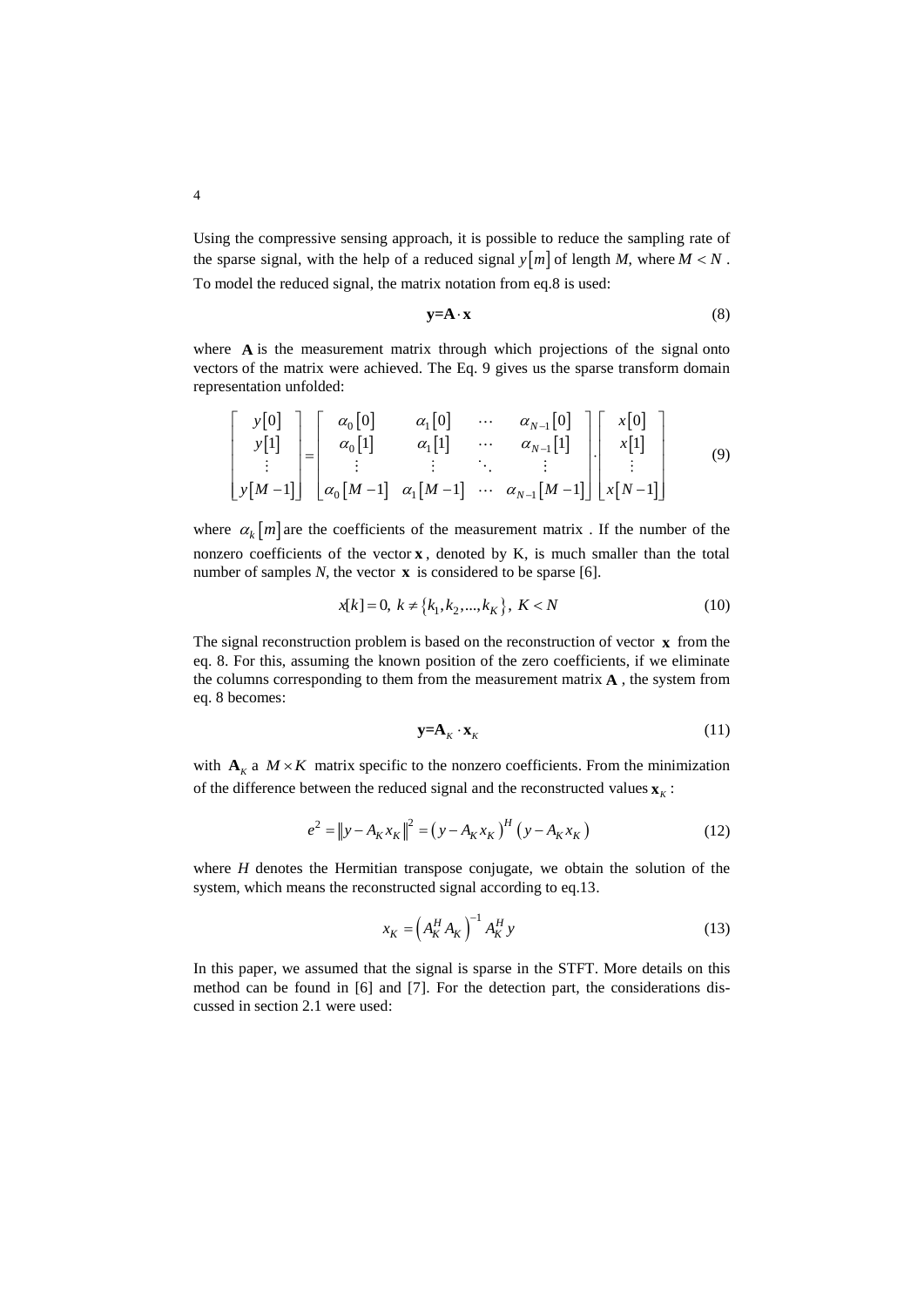$$
DC(u) = \left\{ \sum_{f} P_{x_{k}}(u, f) \ge \alpha \right\}
$$
 (14)

in which  $P_{\mathbf{x}_k}(u, f)$  represents the spectrogram of the signal  $\mathbf{x}_k$  and  $\alpha$  is the value for the specific threshold.

#### **2.4 Phase-diagram-based analysis**

This method is used for non-linear data analysis, in order to characterize a dynamical system where certain nonlinear properties can indicate changes in system behavior. Starting from a time series, like the one in eq. 15, the strategy for the phase space trajectory design is given by moving from the initial values of the time series to a vector that defines the new representation space (eq. 16).

$$
s = \{s[1], s[2], ..., s[N]\}
$$
 (15)

$$
\overrightarrow{v_{[i]}} = \sum_{k=1}^{m} s \left[ i + (k-1)d \right] \cdot \overrightarrow{e_k}
$$
 (16)

where  $v_{[i]}$  are the vectors of the phase space, *m* is the embedding dimension of the phase space,  $d$  is the delay chosen between the samples,  $e_k$  is the unit vector of the axis. In determining the parameters, the mutual information method is usually used to establish the delay and the false nearest neighbor method for the encapsulation size [8].

In order to highlight the algorithm for estimating the instantaneous frequency, used in the detection process, we will present the algorithm starting from a sinusoidal signal expressed by eq. 17.

$$
s[n] = \sin(2\pi f_0 \frac{n}{f_s}), n = \left\{0, 1, ..., \frac{2f_s}{f_o}\right\}
$$
 (17)

where  $f_0 = 3$  and  $f_s = 30$ . The signal and the phase space representation can be seen in Fig. 1.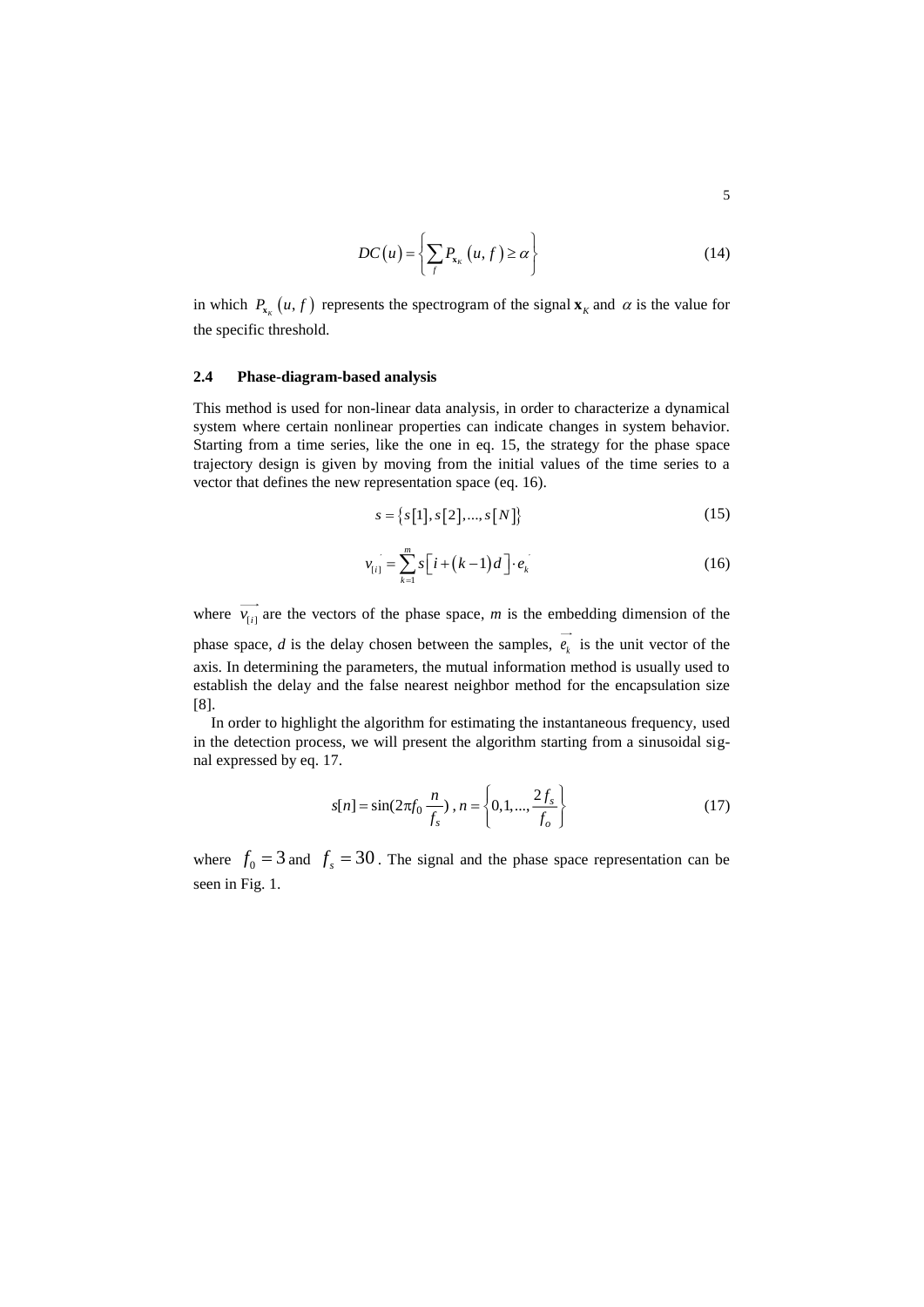

Fig. 1. The generated signal from eq. 17 (left); the phase diagram trajectory for the signal from eq. 17 (right)

After the new trajectory of the signal is computed, it is necessary to quantify the number of recurrent points and for that for each pair of points, the angle between two position vectors is calculated using eq. 18.

$$
\alpha_{i} = \arccos\left(\frac{\overrightarrow{v_{[i]}} \cdot \overrightarrow{v_{[i+1]}}}{\left|\overrightarrow{v_{[i]}}\right| \cdot \left|\overrightarrow{v_{[i+1]}}\right|}\right) \tag{18}
$$

The angular distance must meet a certain condition, since for two points to be recurrent it is necessary the existence of a rotation of the position vectors in the phase space.

$$
N_k \text{ is given by } \sum_{j=i}^{i+N_k-1} \alpha_j = \pi \tag{19}
$$

Determining the number of points, we can estimate the fundamental frequency of the signal, using eq. 20, where  $N_k$  represents the number of recurring points for a semirotation and  $f_s$  is the sampling frequency of the analyzed signal.

$$
f_k = \frac{f_s}{2N_k} \tag{20}
$$

Thus the instantaneous frequency law can be estimated:

$$
IFL(k) = \frac{f_s}{2N_k}, \text{ where } N_k \mid \sum_{j=i}^{i+N_k-1} \alpha_j = \pi \tag{21}
$$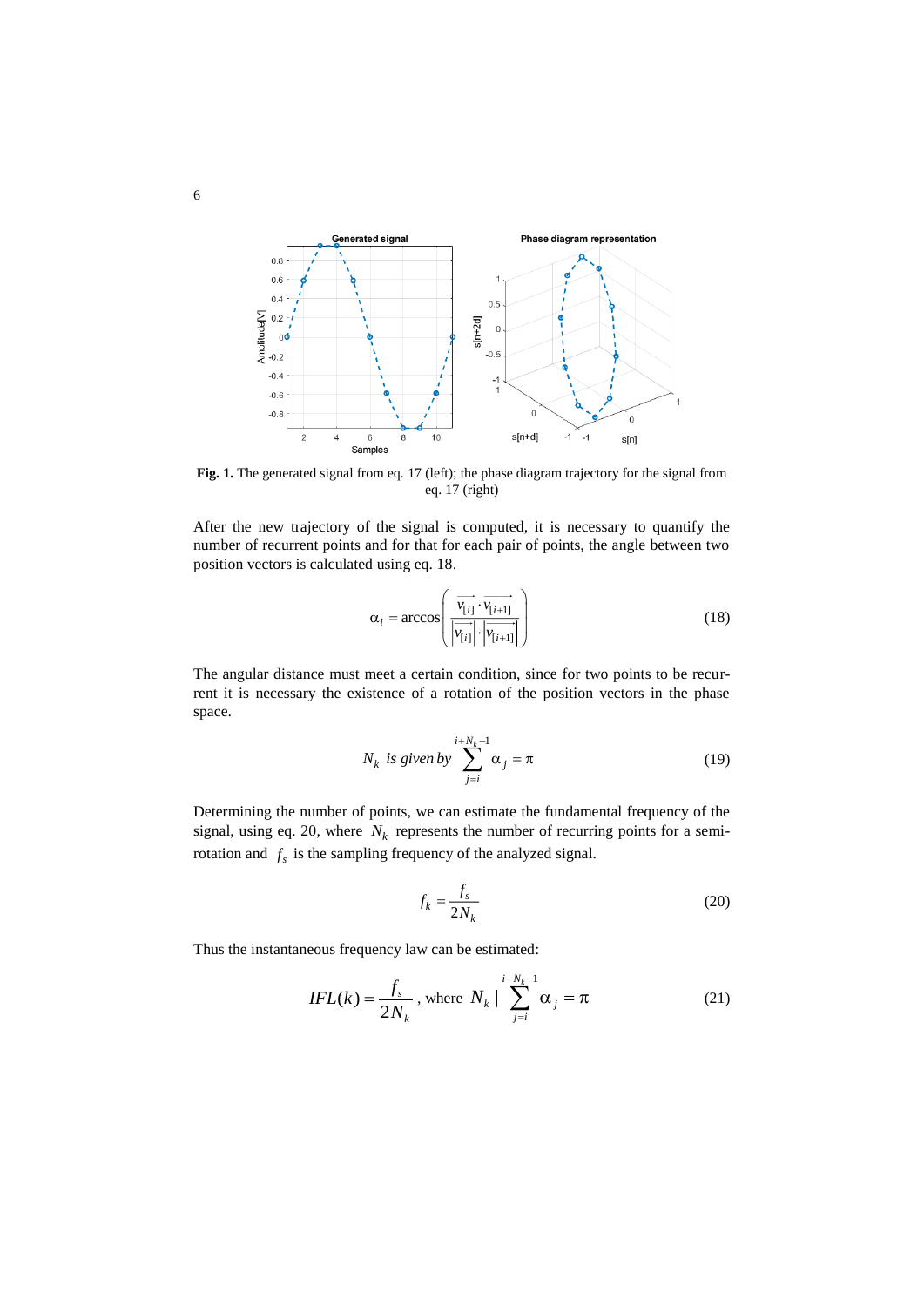From here, we can reach at a general form of instantaneous frequency law estimation using the phase diagram for a random signal  $s_{IFL} = \sin(\phi(t))$  with the phase of the signal  $\phi(t)$ .

$$
IFL = \frac{1}{2\pi} \frac{\partial \phi(t)}{\partial t}
$$
 (22)

Eq. 23 was used to construct the detection curve,  $\alpha$  representing also in this case a value of an imposed detection threshold:

$$
DC = \left\{1 - \frac{IFL}{\max (IFL)} \ge \alpha\right\}
$$
 (23)

More details on the use and application of the algorithm can be found in [8].

# **3 Experimental configuration and results**

To support the study of detection an experimental workbench was developed, the electrical network created can be seen in Fig 2. It consists in 914 meters length grid, three reduced scale substations (P1-P3), two loads (motor and heating circuit), one partial discharge source and three local sending units.



**Fig. 2.** Experimental facility

In the first phase, the impact of the two accessories on the network is studied, performing an analysis of the signal transmitted in the network in the presence of partial discharges, Fig. 3 showing the two situations. The signals were acquired with a duration of *6 ms* and a sampling frequency of *200MHz*.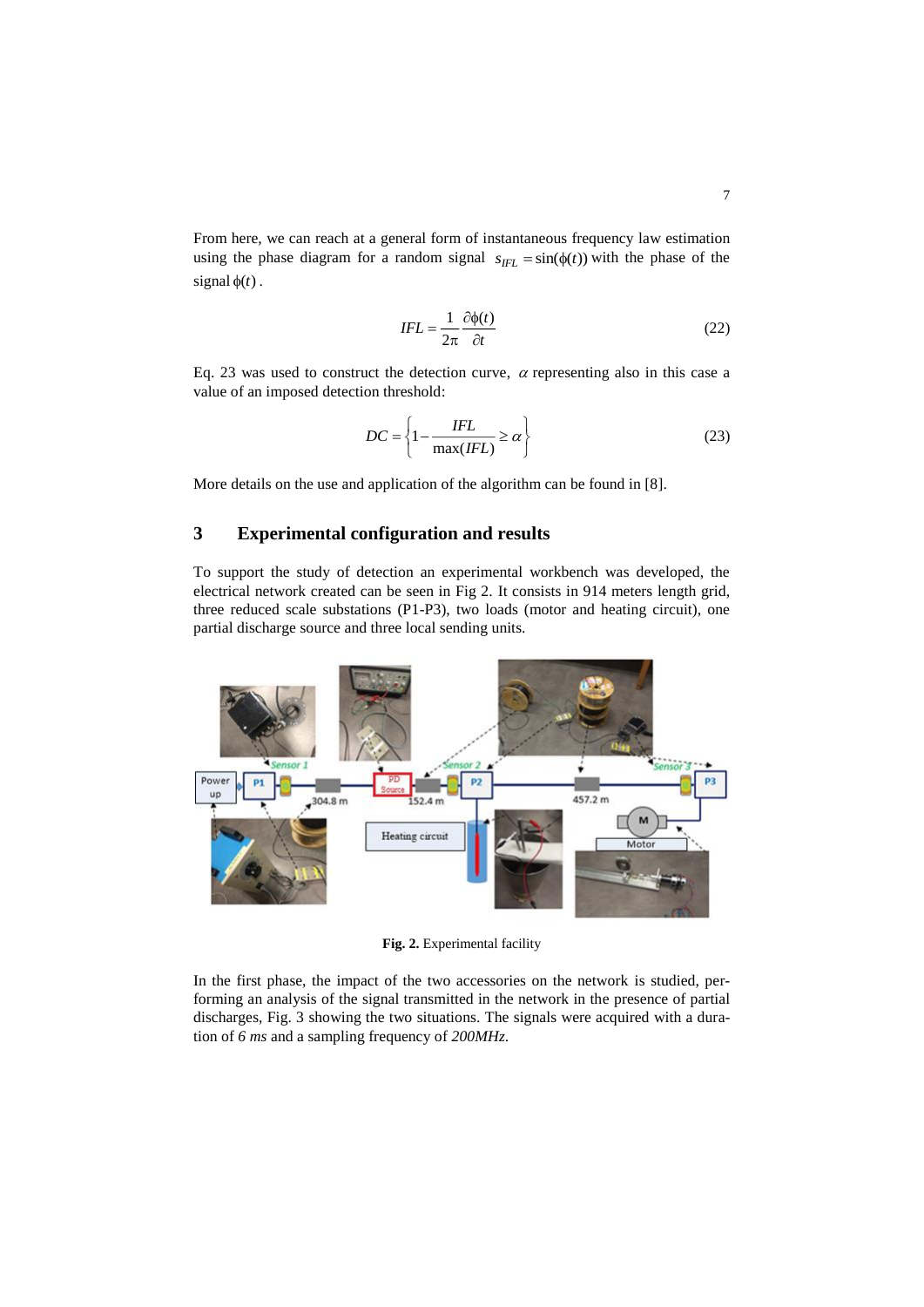

**Fig. 3.** The signal transmitted in the network in the presence of the DP signal and: heating circuit (left), motor (right)

Using the STFT-based approach, the detection curves observed in Fig. 4 are obtained. To determine the spectrogram of the signal, a Hamming window of 64 samples size was used, after which the sum of the columns is applied so that the detection curve is obtained. As it can be seen, the signal introduced by the heating circuit has a higher amplitude than the partial discharge, this leading to problems related to its detection. The low level of the DP signal and its reflection make it impossible to detect the fault by choosing an inappropriate threshold, a prior view being necessary in order to make a decision. Obtaining the detection curve in the case of the motor in the circuit coexistence, its separation from the useful signal is impossible, the magnitude level being the same for the two signals.



**Fig. 4.** The detection curves using spectrogram approach for the two situations

The use of the Wavelet transform method involves determining the optimal scale required for the detection process. As seen in Fig. 5, the existence of a high number of time-scale representations complicates the detection process. The type of wavelet used in this paper was given by the Daubechies family, as it corresponded best to the existing situation.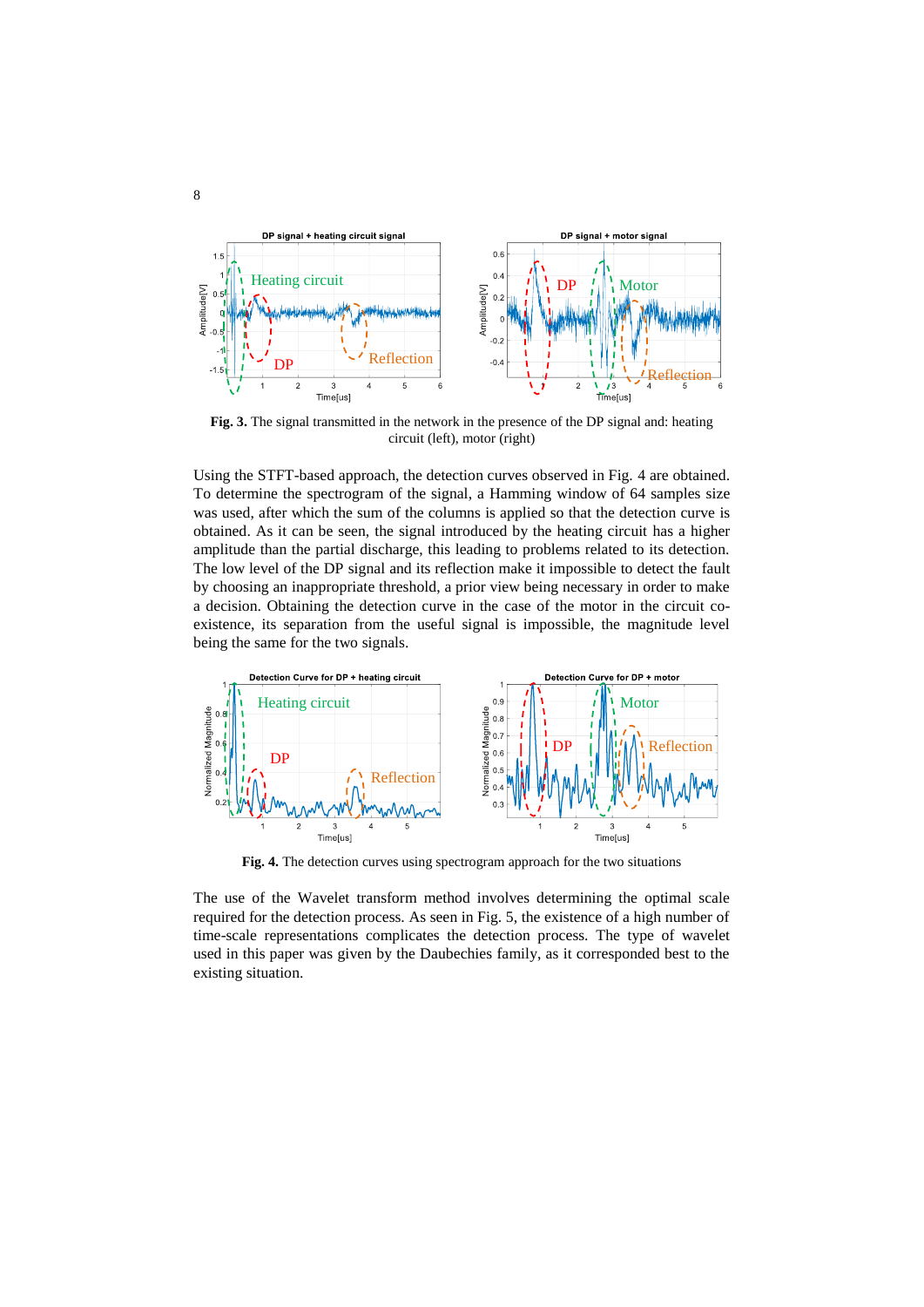

**Fig. 5.** Representation of the different time-scale components obtained by applying the wavelet transform for the 2 situations

Although, by determining the detection curves shown in Fig. 6, the DP is highlighted, the existence of local maxima can lead to false detections. Not knowing the shape and size of the analysis signal, there are problems given the choice of the wavelet, and in this case a visual evaluation is needed. In this case, there is also the problem related to setting the detection threshold.



**Fig. 6.** The detection curves using wavelet approach for the two situations

The compressive sensing approach is used in combination with the spectrogram to see if there are any improvements to the method being respected the same considerations as in the case of developing the initial method. According to Fig. 7, the process of detecting transients is easier in this case. The detection curve shows a lower number of possible false alarms resulting from choosing an inappropriate threshold, but the constraints related to the use of the spectrogram remain valid.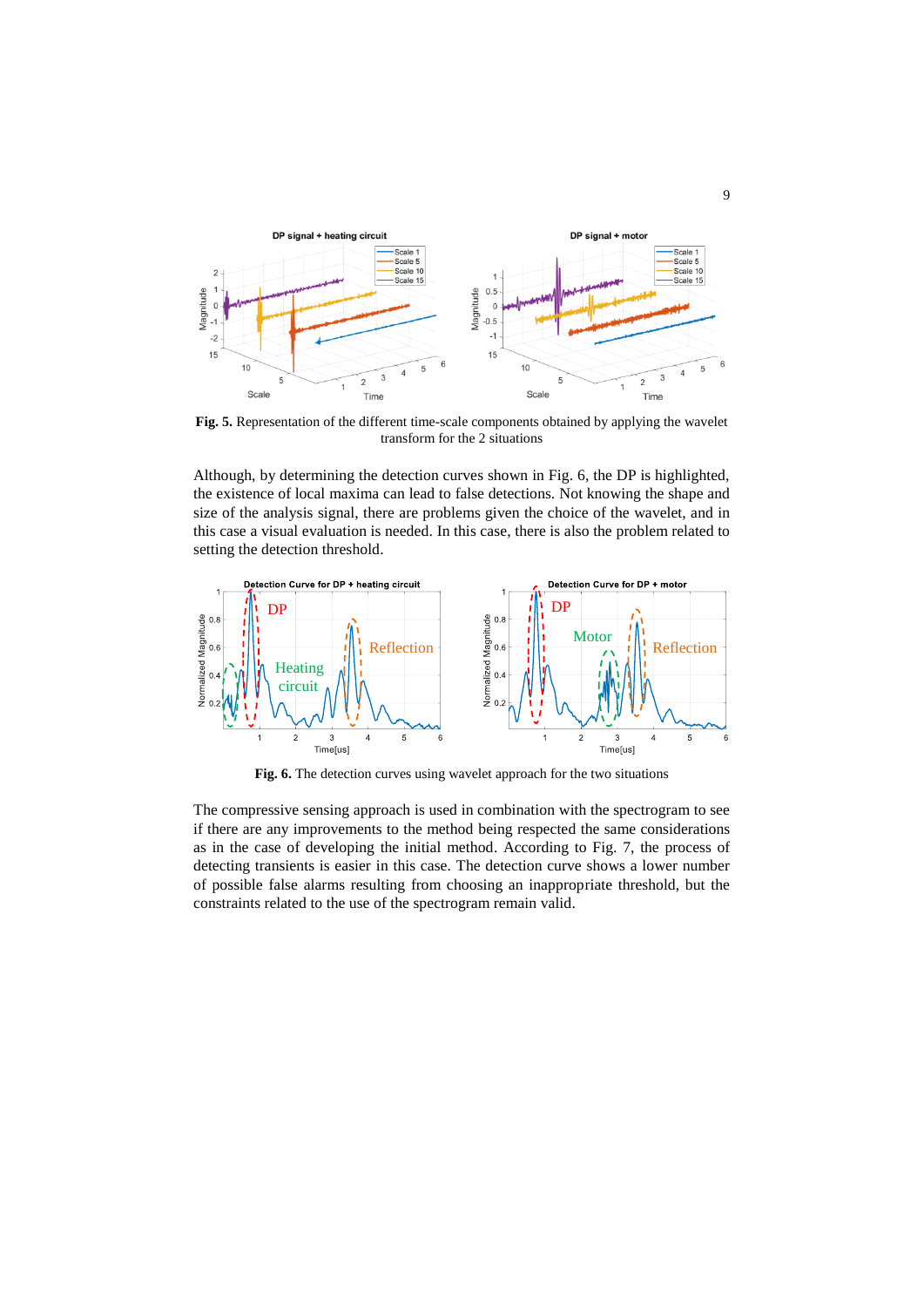

Fig. 7. The detection curves using the spectrogram approach after applying the compressive sensing algorithm for the two cases

By estimating the instantaneous frequency law of the signal using the phase diagram, the time moments of the appearance of the different transients can be highlighted, being eliminated the necessity of the existence of the detection threshold as can be seen in Fig. 8. From the perspective of the parameters of interest, following the calculations, the value  $d = 4$  is obtained for the time delay and for the encapsulation dimension  $m = 3$ . Depending on the frequency content, a decision can be made regarding the nature of the transient.



**Fig. 8.** The instantaneous frequency law estimation using the phase diagram approach for the two situations

In order to quantify the information revealed so far, the ROC curves are computed which help us to observe the performances of each analysis method, as shown in Fig. 9.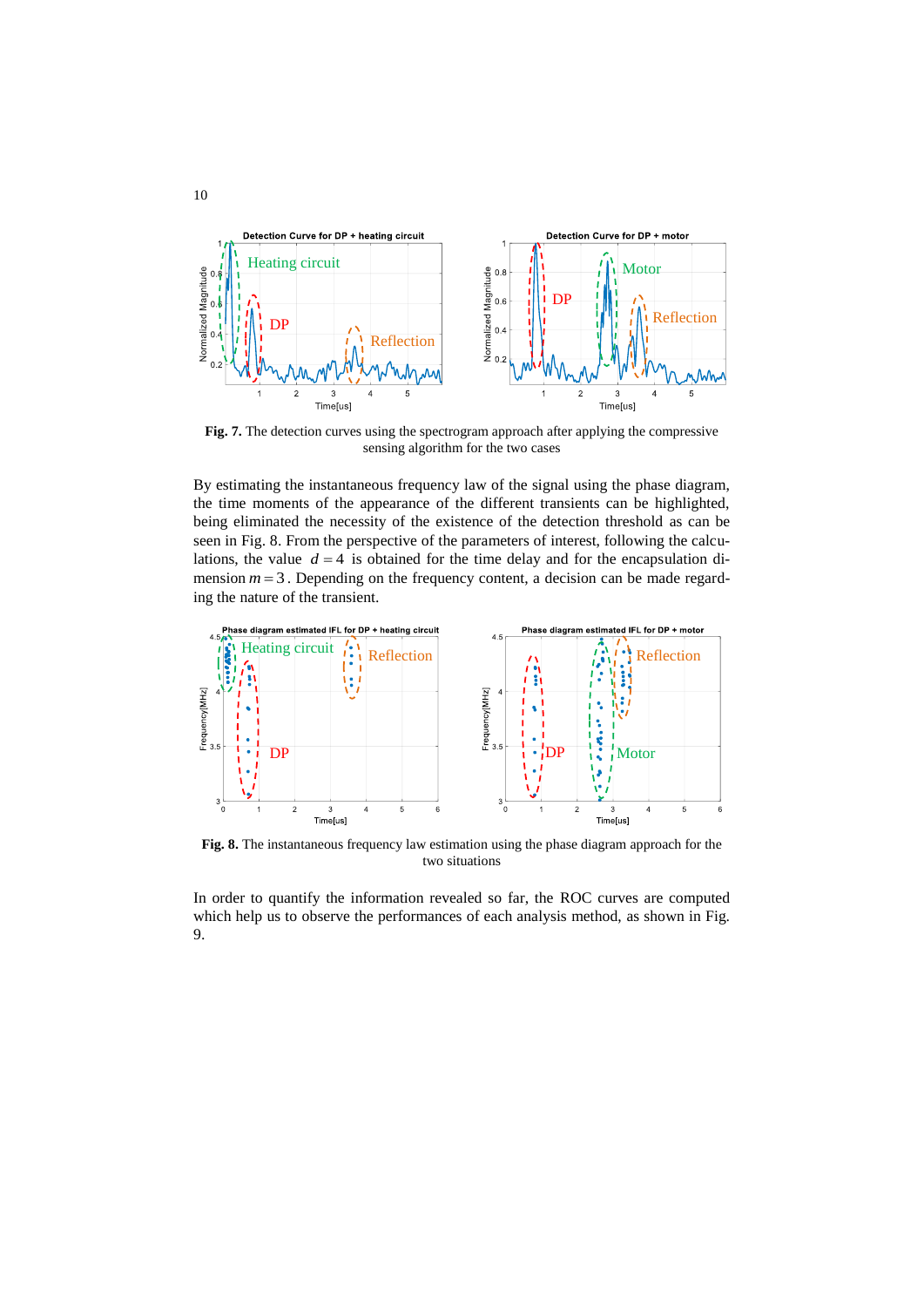

**Fig. 9.** ROC Curves for the four approaches

The two proposed methods, based on newer concepts, bring us a higher performance than the two classic methods. These can make a beneficial contribution to the usual methods of analysis.

# **4 Conclusions**

In this paper we make a comparison between different methods used to detect partial discharges in an electrical system, focusing on two classic methods, widely used and two more recent methods that can be used for these types of applications.

The major advantage of the two new methods is that they do not depend in their analysis on the shape of the signal, unlike the Wavelet transform. We also show that the method based on compressive sensing can be used in combination with the spectrogram so that the level of accuracy of the result is higher.

The estimation of instantaneous frequency laws is successfully done using the phase diagram analysis by associating time-frequency points according to the criteria defined by this method. This highlights the coexistence of signals even in noise conditions and is robust while the noise level is minimized. In future works, the use of entropy can be a very interesting way to quantify the information represented in timefrequency domain [9].

# **Acknowledgment**

This work has been realized in the CLASS\_T project framework, supported by the Auvergne-Rhone-Alpes Region funding - Pack Ambition Recherche program.